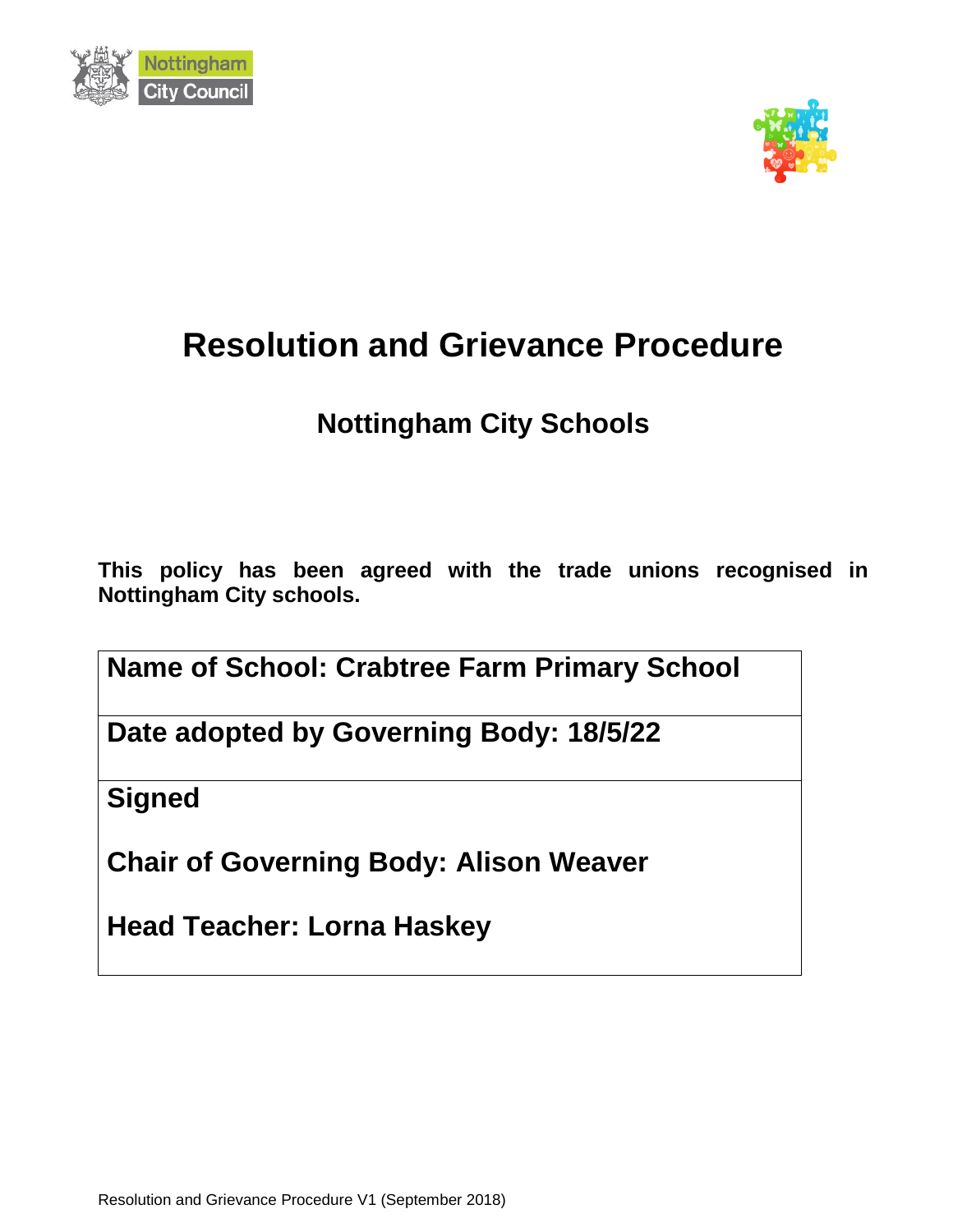

#### **Resolution and Grievance Procedure for Schools**



#### **1. Who this policy applies to**

- 1.1 The Resolution and Grievance Procedure for Schools applies to employees of the City Council who are directly engaged by school governing bodies. It does not apply to casual workers, consultants, agency workers, Council-employed contract staff (e.g. catering and cleaning), external contractors or any other worker who is not directly engaged by the school.
- 1.2 This procedure is incorporated into employees' contracts of employment.

#### **2. The scope of the Resolution and Grievance Procedure**

This procedure must be read alongside the supporting Resolution [and Grievance](http://gossweb.nottinghamcity.gov.uk/nccextranet/index.aspx?articleid=21292) Procedure - [Guidance document.](http://gossweb.nottinghamcity.gov.uk/nccextranet/index.aspx?articleid=21292)

2.1 The Council and Crabtree Farm Primary School encourages a culture of trust and open communication between employees and between employees and their managers, to ensure that concerns arising during the course of their employment can be resolved quickly, fairly and amicably.

The Resolution and Grievance Procedure is the school's process for managing employee concerns, conflict or grievances at work. The following stages of the procedure have been designed to help managers and employees in schools to resolve concerns in line with t*he [ACAS Code of Practice 1: Disciplinary and](http://www.acas.org.uk/index.aspx?articleid=2174)  [Grievance procedures.](http://www.acas.org.uk/index.aspx?articleid=2174)*

- 2.2 Before raising any concern formally, you are expected to have attempted to resolve these informally in the first instance, (see Stage 1 below). However, in exceptional circumstances, it may not be possible or appropriate to do so where the concern(s) are of a very serious nature. These include concerns relating to safeguarding, health and safety, harassment, discrimination, victimisation or bullying, which should always be brought to the attention of an appropriate manager without delay (see Guidance section 2 for further information). In such instances your manager will assess the most appropriate way of dealing with your concern(s) which may include moving straight to the formal stage, Stage 2, of the Resolution and Grievance Procedure.
- 2.3 If your concern relates directly to your manager, you should raise this with them in an attempt to resolve matters informally, wherever possible. However, if your concern is one of harassment, discrimination, victimisation or bullying (HDVB) it may be more appropriate for you to raise your concerns with your manager's manager or an alternative manager if this is not possible. Further details of the process for addressing HDVB concerns is contained in Part B of the Guidance.
- 2.4 Where a Headteacher has a concern, or an employee has a concern relating to the Headteacher, the role of manager at Steps 1 and 2 will be performed by the Chair of Governors, or other designated governor.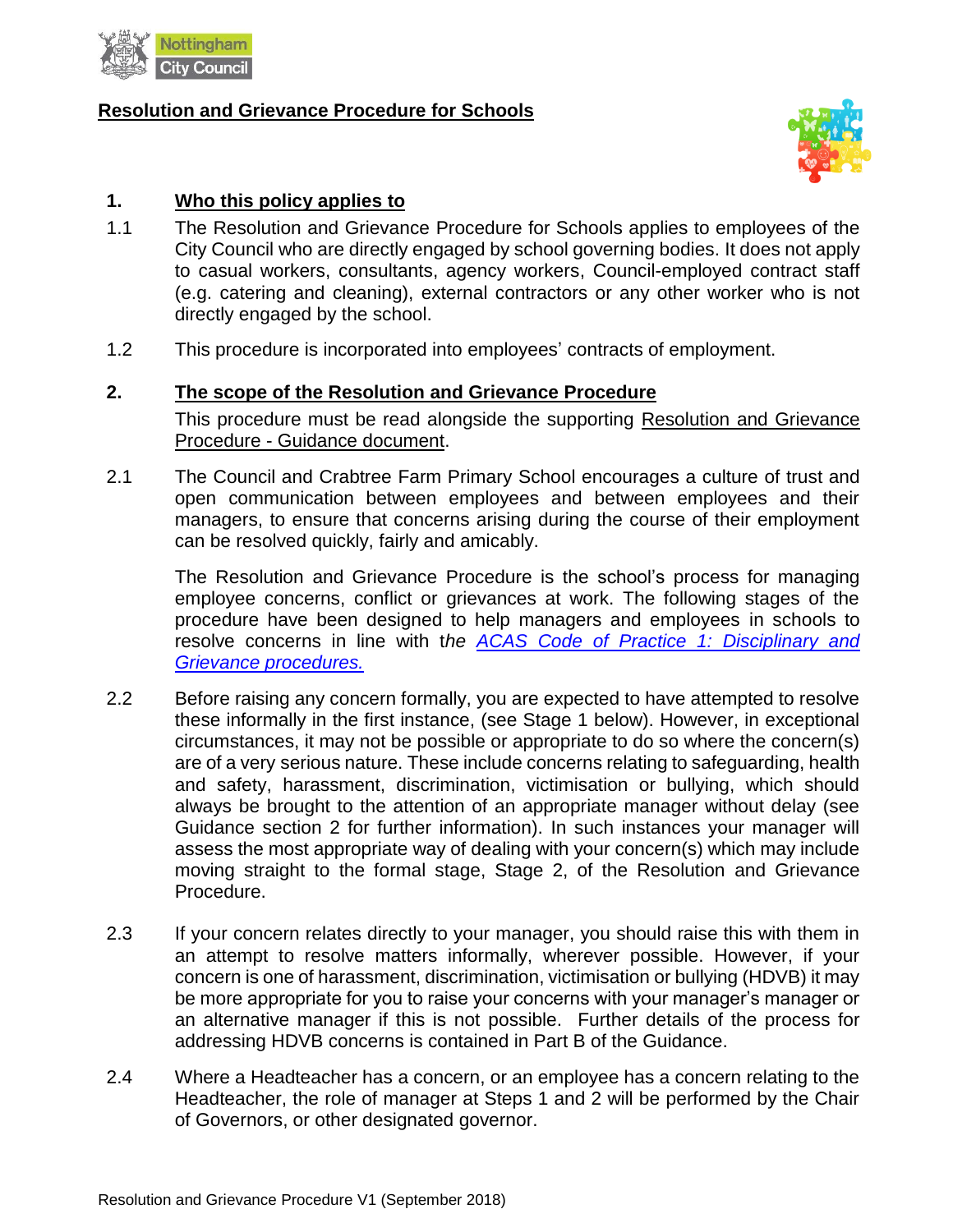# **3. The Resolution and Grievance Procedure**

The Resolution and Grievance Procedure is comprised of three stages:

# **Stage 1 – Informal Resolution**

- 3.1 All City Council employees are required to treat each other with respect, work together and try to positively resolve difficulties and conflict with each other at the earliest opportunity. Most employee concerns can be 'nipped in the bud' and resolved amicably. Concerns that aren't appropriately dealt with as soon as they arise can 'fester' and grow out of proportion. This can lead to relationships deteriorating and can lead to a negative impact on the business.
- 3.2 Concerns arising more than three months prior to raising them under this procedure will not usually be considered, unless there are exceptional circumstances.
- 3.3 In dealing with your concern(s) informally, you should:
	- Wherever possible, try your best to resolve your concern(s) yourself directly and reasonably with the person(s) involved.
	- If necessary, speak to your manager for support and guidance about your concern.
- 3.4 Where you have not been successful in resolving your concern(s) directly with the person, you should then raise your concern with your manager. Your manager will arrange to meet with you and any other people involved to undertake a 'manager led discussion'. The purpose of this informal meeting is to facilitate a resolution. At the meeting you should explain what your concern is and what resolution you are seeking. Where appropriate, the manager may ask you to meet *with* the person who is causing you concern.
- 3.5 A resolution arising from this informal meeting will be recorded by your manager on Form RGP-1.

# **Stage 2 – Formal Resolution**

3.6 Where you consider that your concern(s) have not been resolved at Stage 1 or, where your concern(s) are considered \*serious (see definition at paragraph 2.2) you may raise your concern more formally at Stage 2 of the Resolution and Grievance Procedure.

In raising your concern(s) formally, you should:

- Use Form RGP-2 to set out your concern / (grievance) in writing and send this form to your manager. Try to include as much detail as possible e.g. facts, the names of people involved and dates of occurrences etc. Ensure that you complete all the required sections of the form. You should also include what actions you have taken to resolve your concerns yourself and the resolution provided by your manager at Stage 1 of the procedure.
- Attend a formal meeting that your manager (or an alternative manager where your manager is the subject of your concerns) will convene to listen to your concerns. You will have the opportunity at the meeting to explain your concern(s) in detail and provide additional information.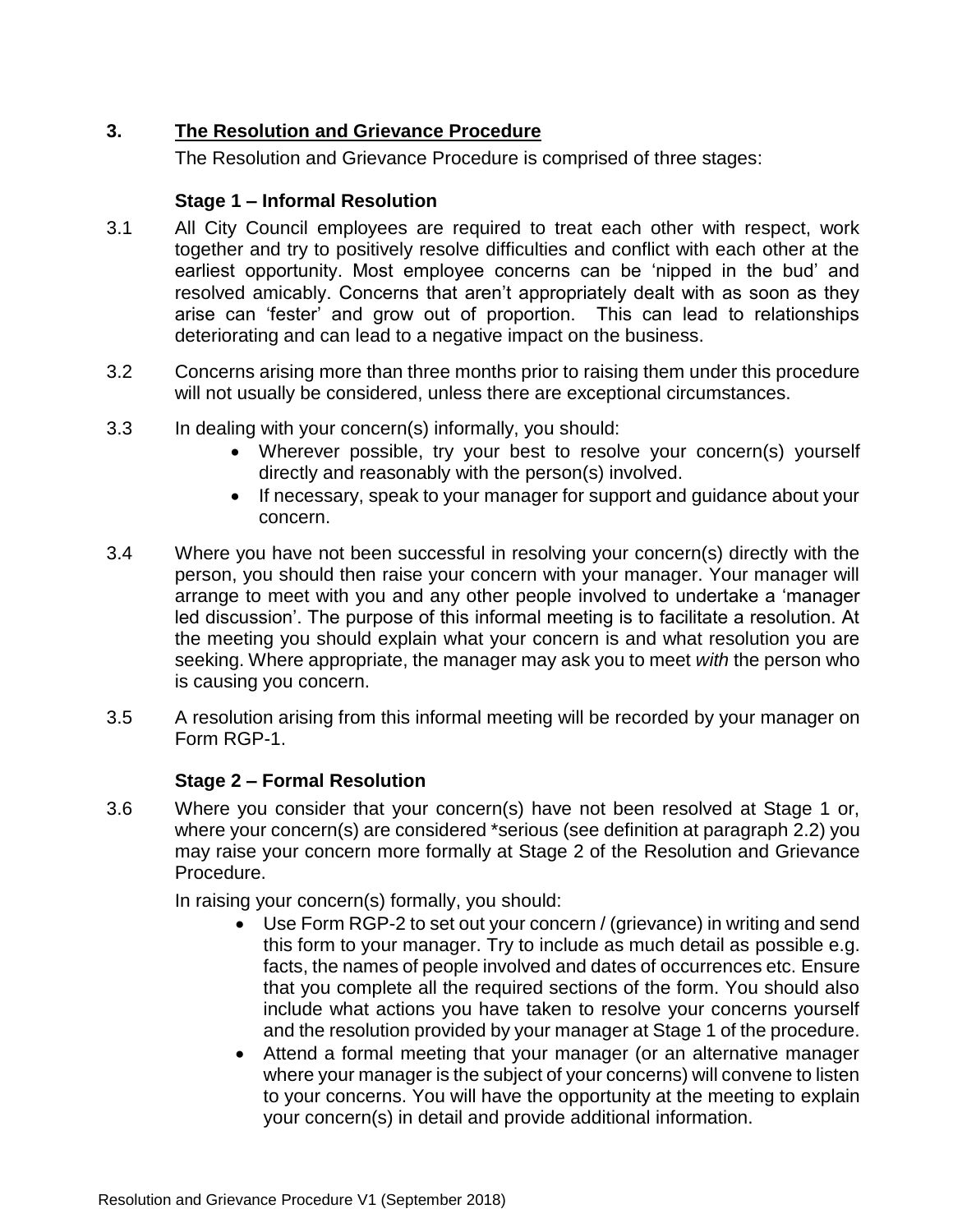3.7 At the meeting, it may be necessary for the manager to adjourn in order to obtain further information. However, in some cases, it may be appropriate for the manager to discuss with you the need to move straight to an investigation based on the content of your RGP-2 form. This is likely to be the case for concerns of a serious nature (see 2.2 above and Guidance section 2 for further definition). Once all the facts/information has been gathered, the manager will then write to you, without unreasonable delay, with their resolution decision. This will usually be within five working days of the meeting, depending on the need for gathering further information and evidence. A copy of the manager's resolution letter and Form RGP-2 will be placed on your Employment File.

# **Stage 3 - Appeal**

3.8 Where you are dissatisfied with the resolution outcome at Stage 2 of the procedure, you may lodge an appeal.

In lodging an appeal, you should:

- Within 10 working days of receiving your Stage 2 resolution outcome letter, submit Form RGP-3 (appeal form) to the Chair of Governors. The Chair of Governors should immediately send a copy to the school's HR advisor.
- Ensure that you set out the reasons for your appeal in Section C of Form RGP–3. Include specific factors which you feel have been dealt with unfairly or incorrectly at Stage 2. The appeal is not intended to be a rehearing of the original concern, but rather a consideration of the specific areas with which the employee remains dissatisfied. The employee should also state what outcome they are seeking.
- 3.9 The appeal will be heard by an Appeal Committee from the Governing Body appointed for this purpose. Where governors have been involved at Stages 1 or 2, for example in cases involving the Headteacher, the appeal panel will consist of governors who have not had prior involvement with the matter.
- 3.10 The Appeal Committee will arrange to meet with you to hear your appeal. At the meeting you will have an opportunity to provide further information in addition to your RGP-3 submission. Where necessary, the Appeal Committee may adjourn the appeal hearing in order to consider your points of appeal or obtain further clarification. A representative of the Appeal Committee will write to you with their decision or alternative resolution within five working days. A copy of the Appeal Committee's outcome letter and Form RGP-3 will be placed on your employment file.
- 3.11 There is no further right of appeal under this procedure.

# **4. Accessibility**

- 4.1 If you have any specific needs that would help you to participate in the Resolution and Grievance Procedure, you should discuss these with your manager when you first raise your concern(s).
- 4.2 Where your manager has concerns about your health and welfare during the process, they may facilitate further support to help you to continue in your role.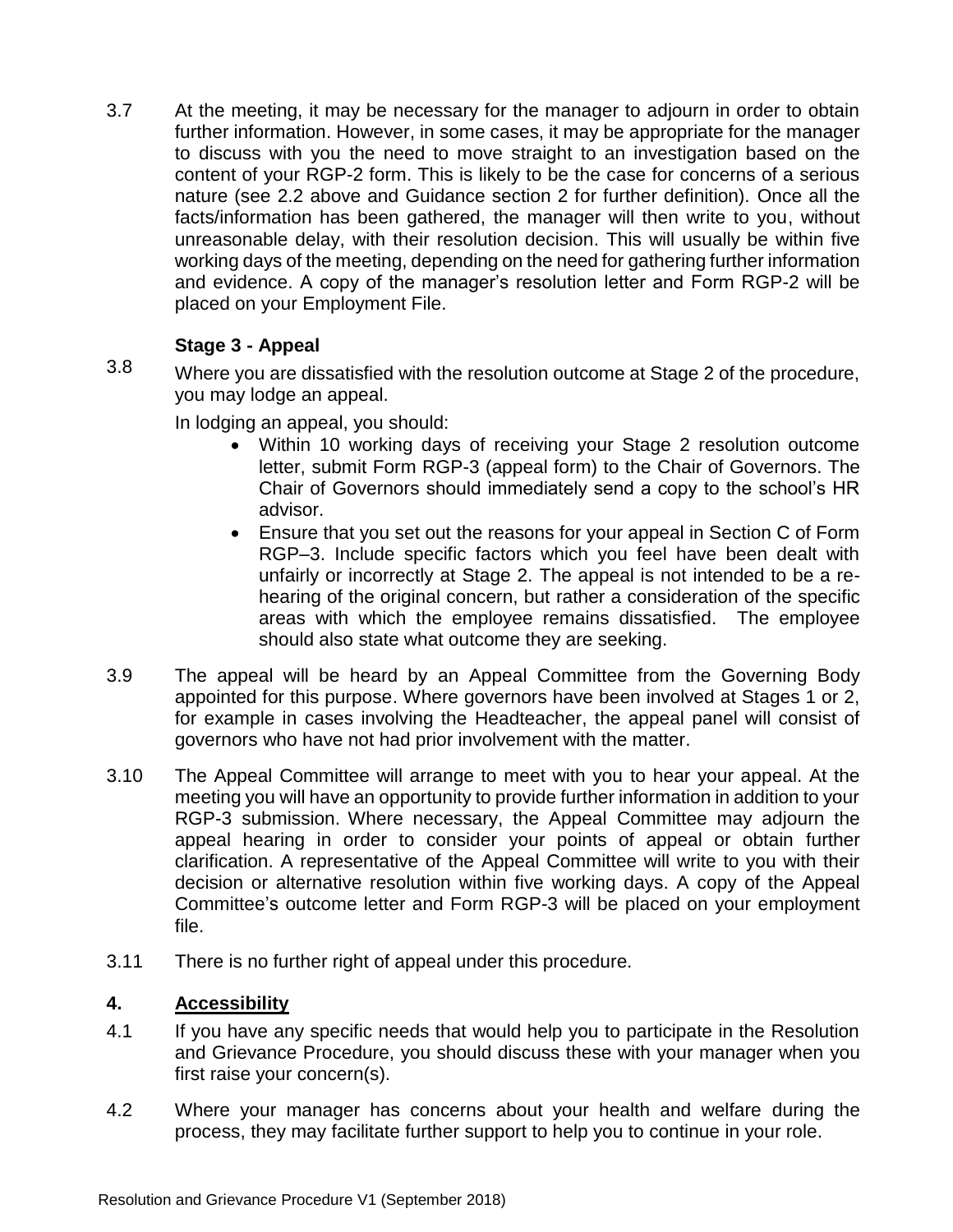# **5. Right to be accompanied**

- 5.1 The informal resolution meeting at Stage 1 of the Resolution and Grievance Procedure is part of the usual dialogue between an employee and their manager; therefore there is no automatic right to be accompanied by a companion at this stage. However, it is acknowledged that the trade unions have a key role to play in helping both parties to resolve issues that arrive at an early stage; therefore, it may be helpful to have input from a trade union representative.
- 5.2 You have the right to be accompanied by a companion at the formal stages of the Resolution and Grievance Procedure, namely Stage 2 and Stage 3. A companion can be a Trade Union representative or a work colleague.
- 5.3 Both you and your chosen companion should make every effort to attend the meeting at Stage 2. If your companion is not available at the time proposed for the Stage 2 meeting, you should propose an alternative date within 5 working days of the original meeting date. If your companion remains unavailable to attend the meeting, you will be expected to make arrangements for an alternative companion to accompany you.
- 5.4 The ACAS Guide 'Discipline and Grievances at Work' clarifies the role of the companion as being: *'allowed to address the hearing to put and sum up the workers case, respond on behalf of the worker to any views expressed at the meeting and confer with the worker during the hearing. The companion does not, however, have the right to answer questions on the worker's behalf, address the hearing if the worker does not wish it or prevent the employer from explaining their case'*.

## **6. Appropriate use of the Resolution and Grievance Procedure**

- $6.1$  After listening to your concerns, the manager may at any stage decide that the facts presented are sufficient for them to deal with your concerns under a different procedure. For example, there may be evidence of bullying which may lead straight to a disciplinary process for another employee.
- 6.2 The intention of the Resolution and Grievance Procedure is to help resolve employee grievances (concerns) arising in the day to day course of their employment. Where an employee has a concern(s) which are related to another live process to which they are subject to e.g. Disciplinary, Restructuring, Absence Management or Capability, it is appropriate for their concern(s) or objections to be raised and resolved under that process. The Resolution and Grievance Procedure cannot be used to address issues that have already been dealt with through another live process or an appeal, except where there is reasonable belief that the concerns are of harassment, discrimination, victimisation or bullying.
- 6.3 It is recognised that 'overlapping issues' may be complicated, especially if they deal with matters of harassment, discrimination, victimisation or bullying. It is expected that managers will carefully consider these and a further concern may be raised.
- 6.4 Grading Grievances cannot be considered under the Resolution and Grievance Procedure and should be dealt with through the [Grading Grievance procedure.](http://gossweb.nottinghamcity.gov.uk/nccextranet/index.aspx?articleid=21292)